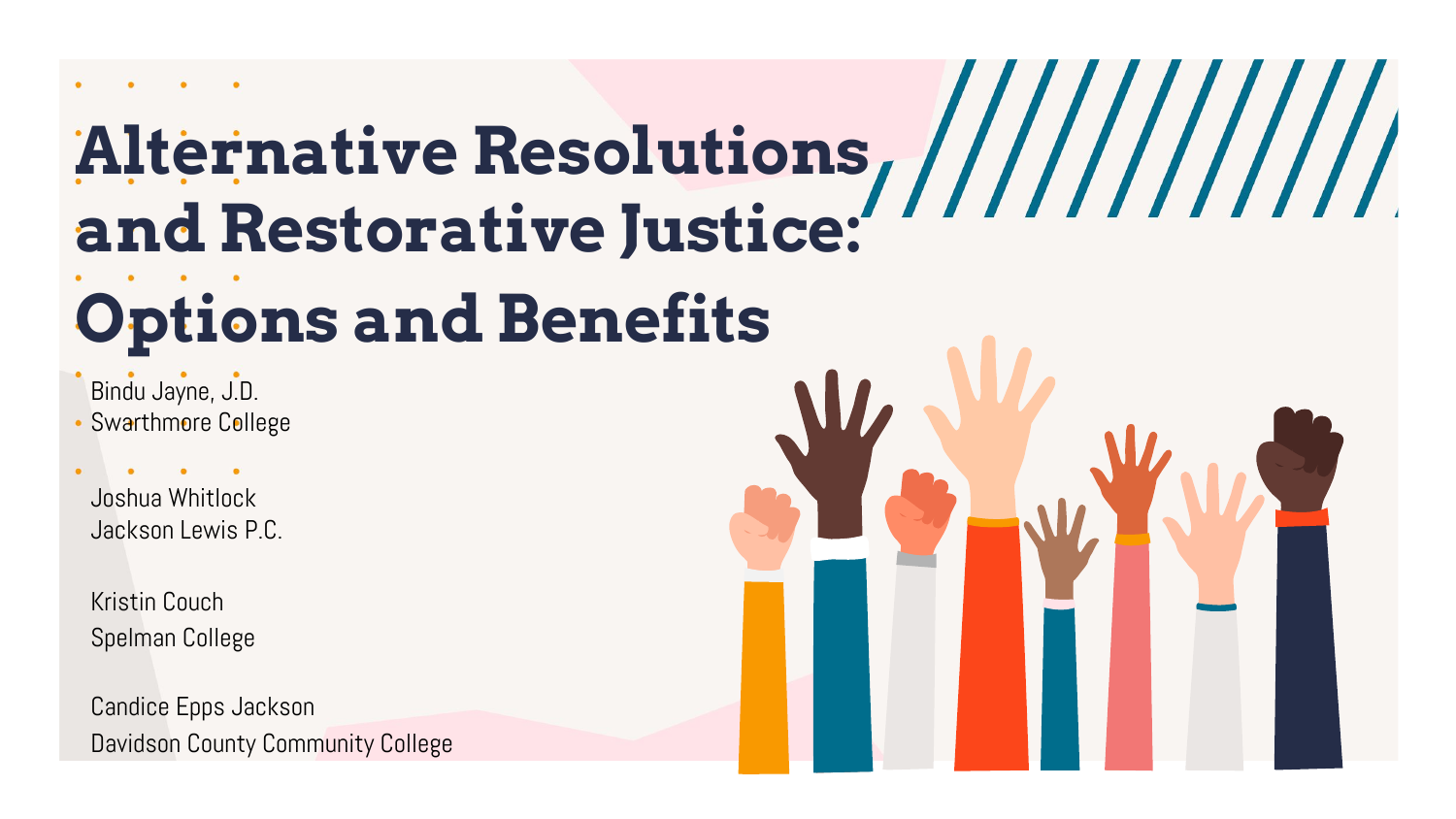

## **Important Terms**

- Alternative Resolution non-disciplinary, educational approach that is voluntary; grounded in restorative justice; does not involve a formal investigation or hearing
- Restorative Justice a collaborative process that typically involves individuals who have caused harm and those who were affected by these behaviors and commentary; centers the needs of the harmed parties and allows for healing and conflict reconciliation
- Title IX a federal civil rights law passed as part of the Education Amendments of 1972; designed to protect people from sex-based discrimination in educational programs and activities that receive federal financial assistance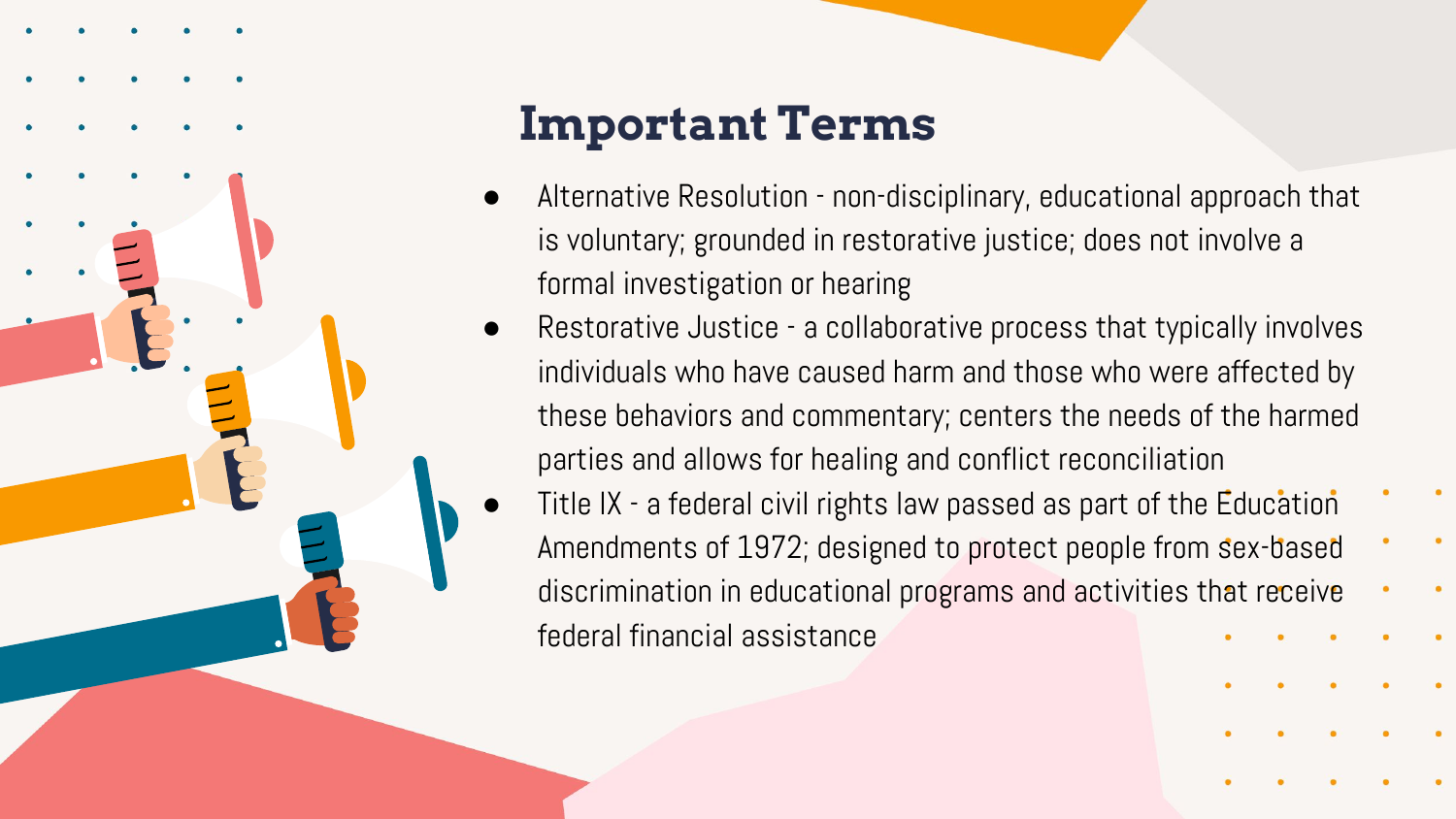- 
- 
- 
- 
- 
- $\bullet$
- $\bullet$
- 

# **Socio-ecological Model**



### https://www.cdc.gov/injury/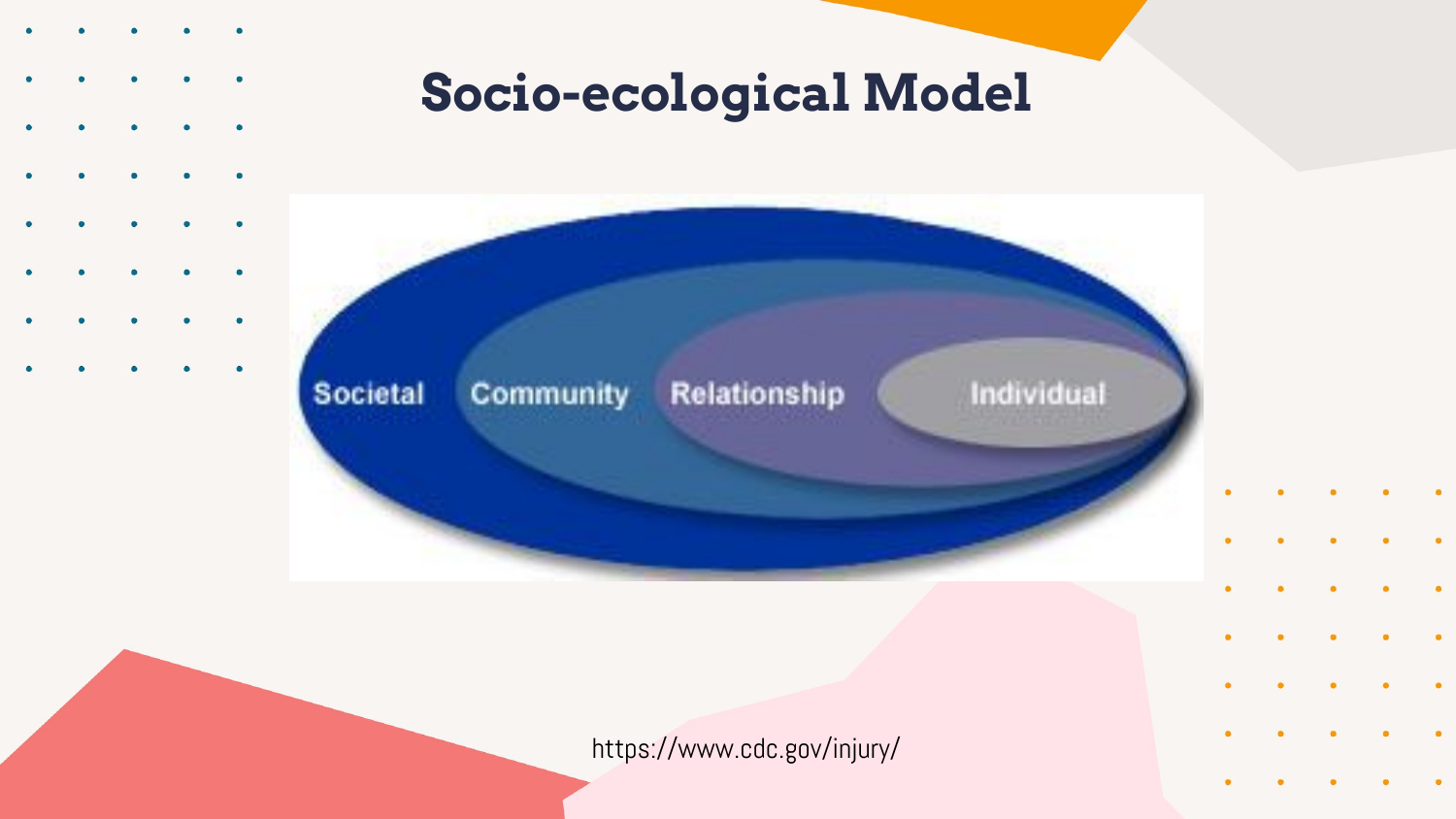# **Reasons for Not Using Campus Supports**

- Accessibility
- Acceptability
	- Negative emotions
	- Consequences
	- Contextual characteristics
	- Minimizing impact
	- Minimizing behaviors
- Appropriateness
- **Alternative Coping**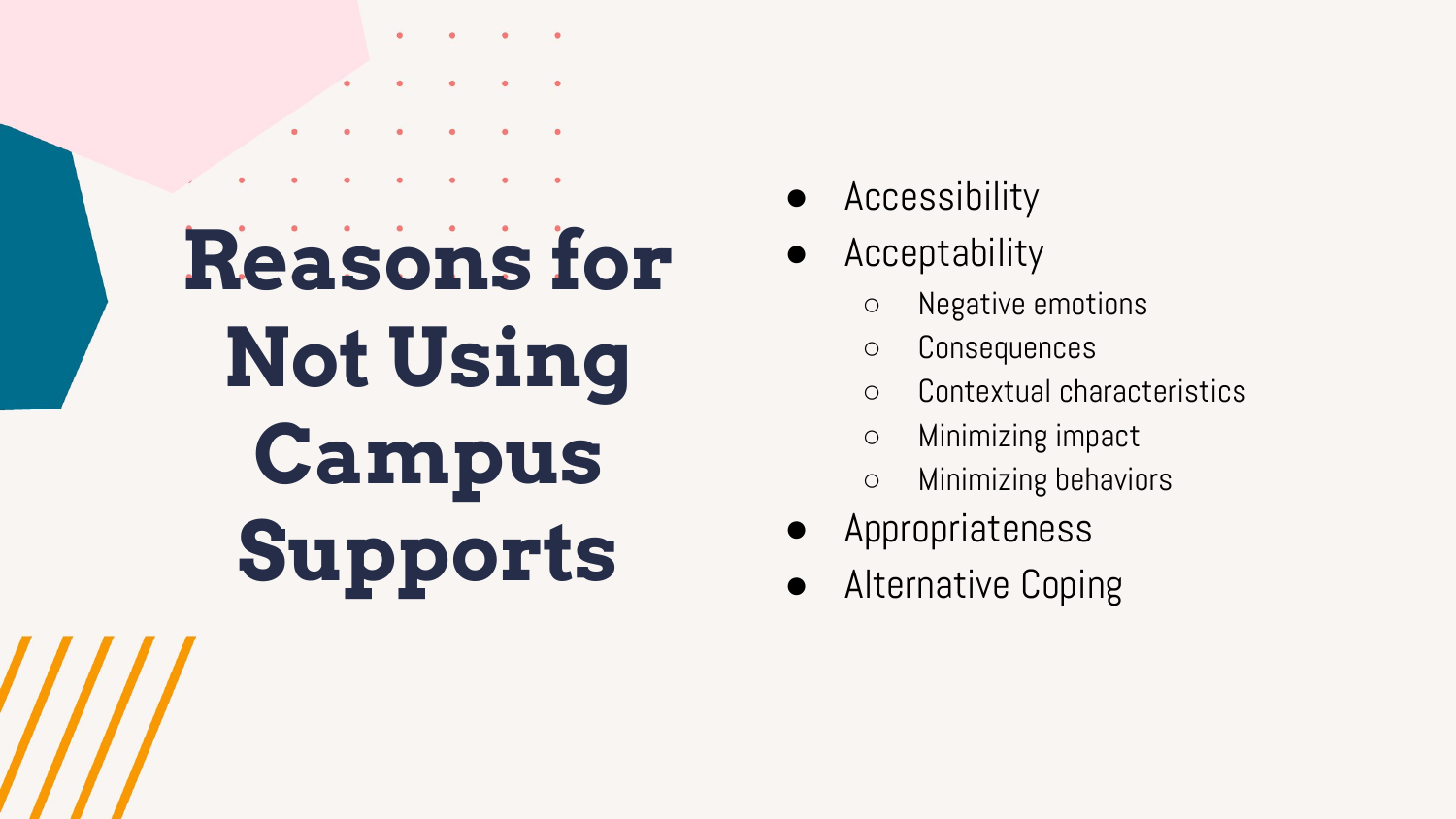# **Black Lives Matter (BLM)**

- Police Brutality
- Violence Against Transgender and Gender Non Conforming Community
- **FBI Hate Crime Statistics, 2019** 
	- 4,784 single-bias hate crime offenses
	- 48.4% involved offenders who were anti-black or African American
- Study
	- Acceptability
	- Appropriateness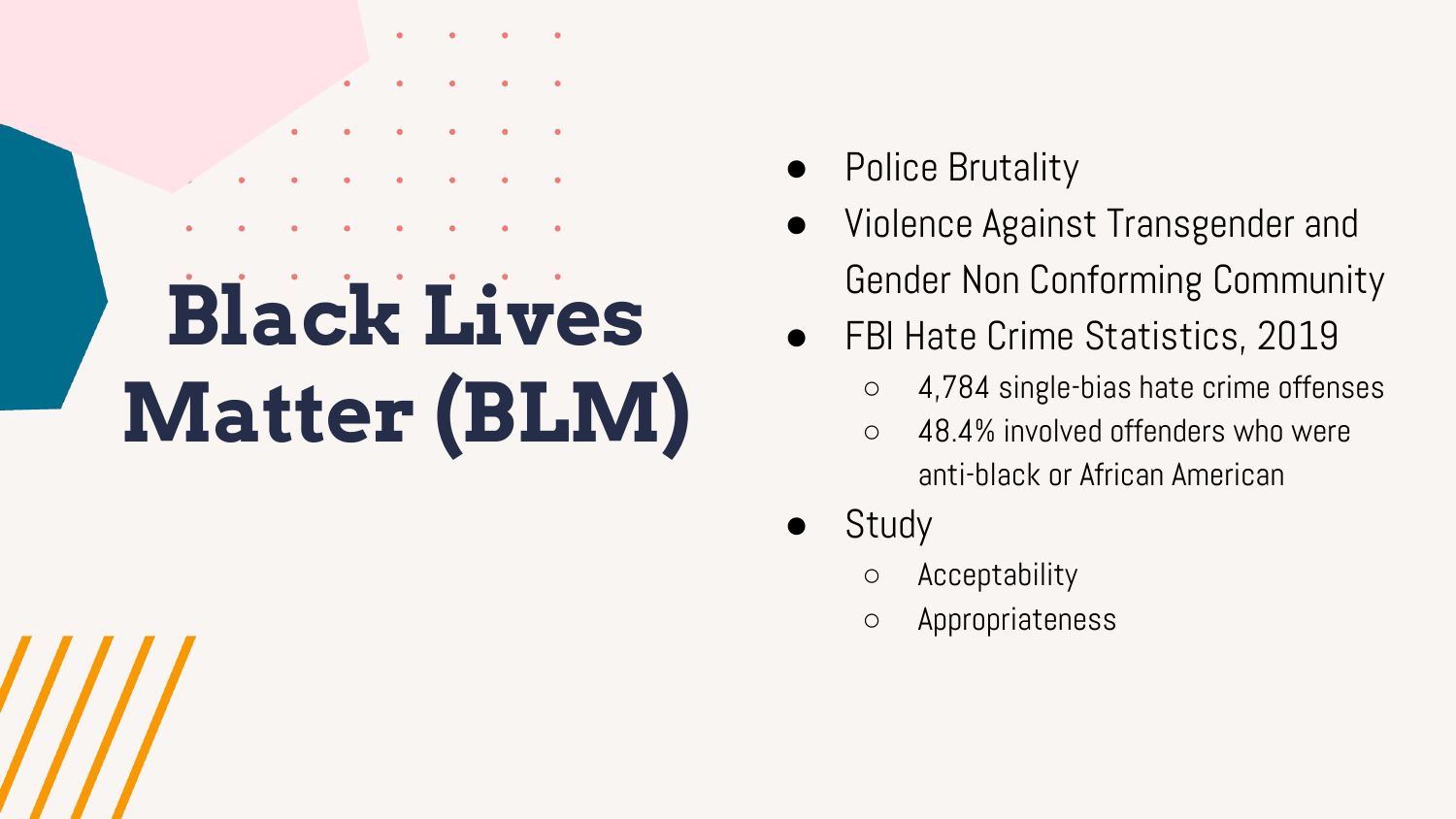### **Resources**

### **ARTICLE**

○ Holland, K. J., & Cortina, L. M. (2017) It happens to girls all the time: Examining sexual assault survivors reasons for not using campus supports. American Journal of Community Psychology, 59:50–64 DOI 10.1002/ajcp.12126



### CDC Socio Ecological Model

WEBSITES

- [National Center for Injury Prevention and Control](https://www.cdc.gov/injury/), [Division of Violence Prevention](https://www.cdc.gov/violencePrevention/index.html)
- Fatal Violence Against the Transgender and Gender Non-Conforming Community in 2020
	- Human Rights Campaign (2020) Retrieved from [https://www.hrc.org/resources/violence-against-th](https://www.hrc.org/resources/violence-against-the-trans-and-gender-non-conforming-community-in-2020) [e-trans-and-gender-non-conforming-community-in-2](https://www.hrc.org/resources/violence-against-the-trans-and-gender-non-conforming-community-in-2020) [020](https://www.hrc.org/resources/violence-against-the-trans-and-gender-non-conforming-community-in-2020)
- FBI Hate Crime Statistics 2019
	- <https://ucr.fbi.gov/hate-crime/2019>
- US hate crimes highest in more than a decade FBI
	- **○** BBC News (2020, Nov. 17) Retrieved from [https://www.bbc.com/news/world-us-canada-5496](https://www.bbc.com/news/world-us-canada-54968498) [8498](https://www.bbc.com/news/world-us-canada-54968498)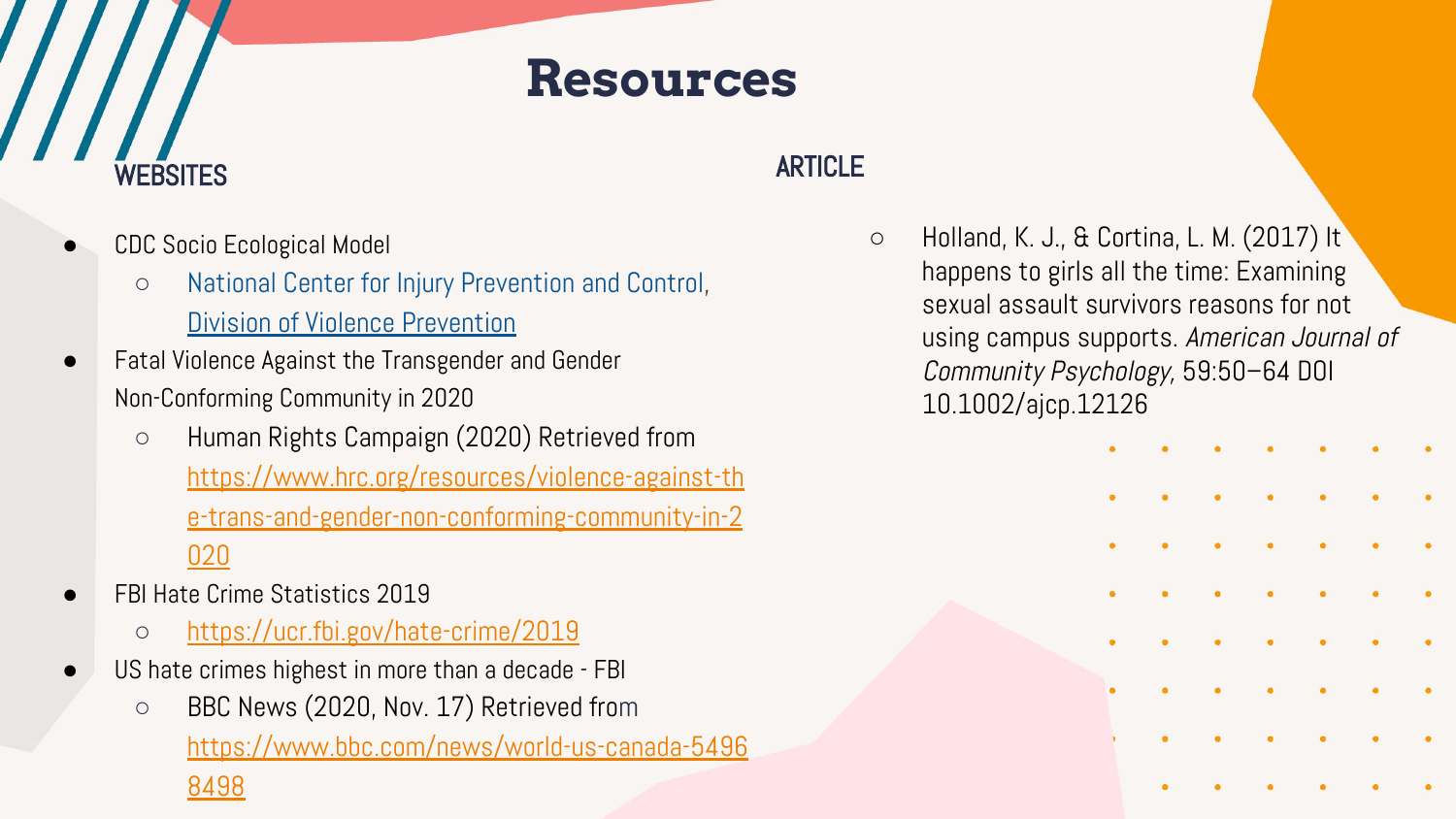

# **Agenda**

01 What is restorative justice?

02 Why consider RJ as a possible alternative resolution option? What can it look like?

03

Limits and challenges to RJ



Considerations when creating an RJ program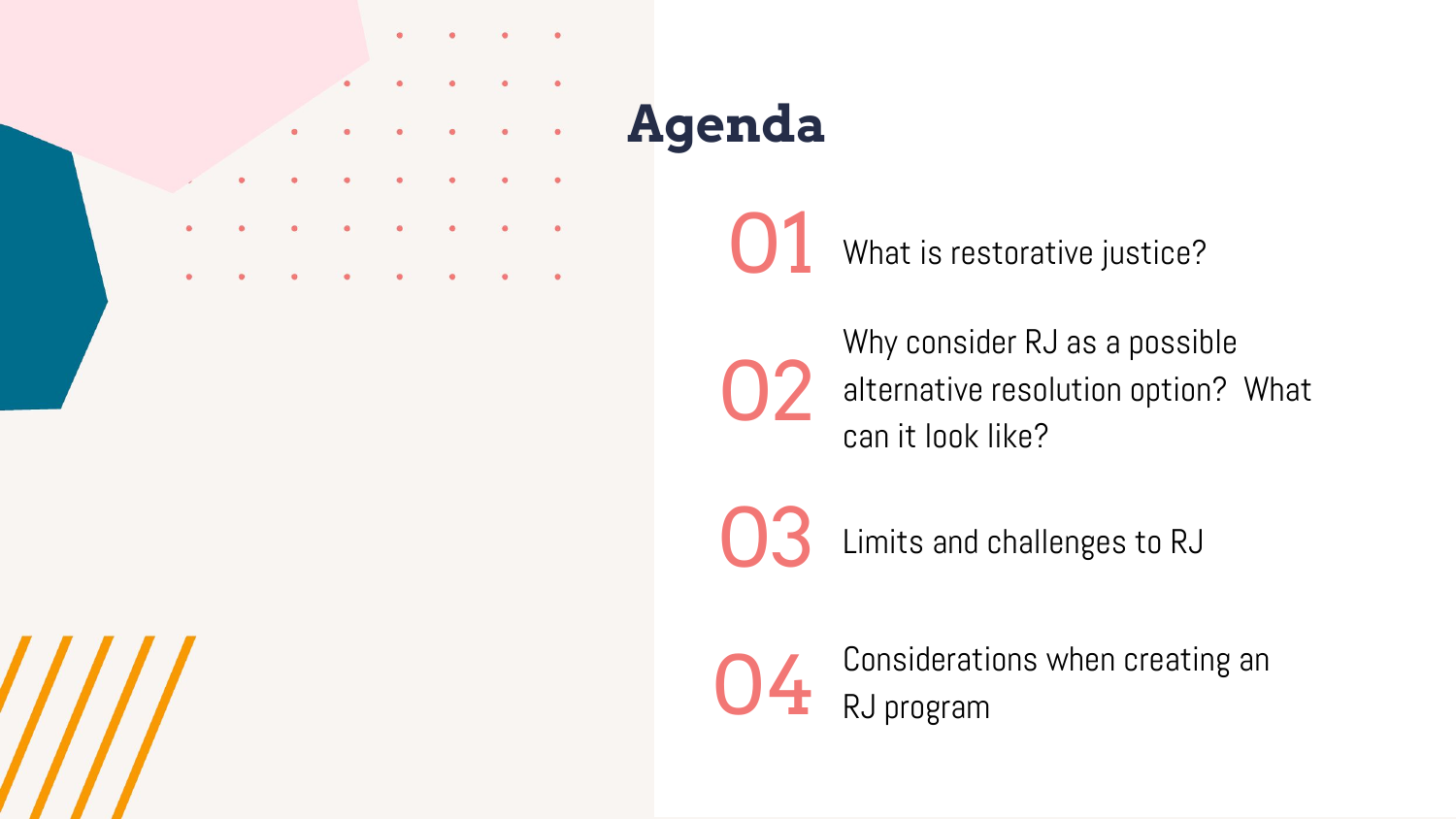### **What is Restorative Justice?**

- An approach to addressing wrongdoing that aims to:
	- Repair the harm
	- Heal the trauma
	- Reconcile the interpersonal conflict
	- Reduce the social inequality
	- Reintegrate people who have been outcast

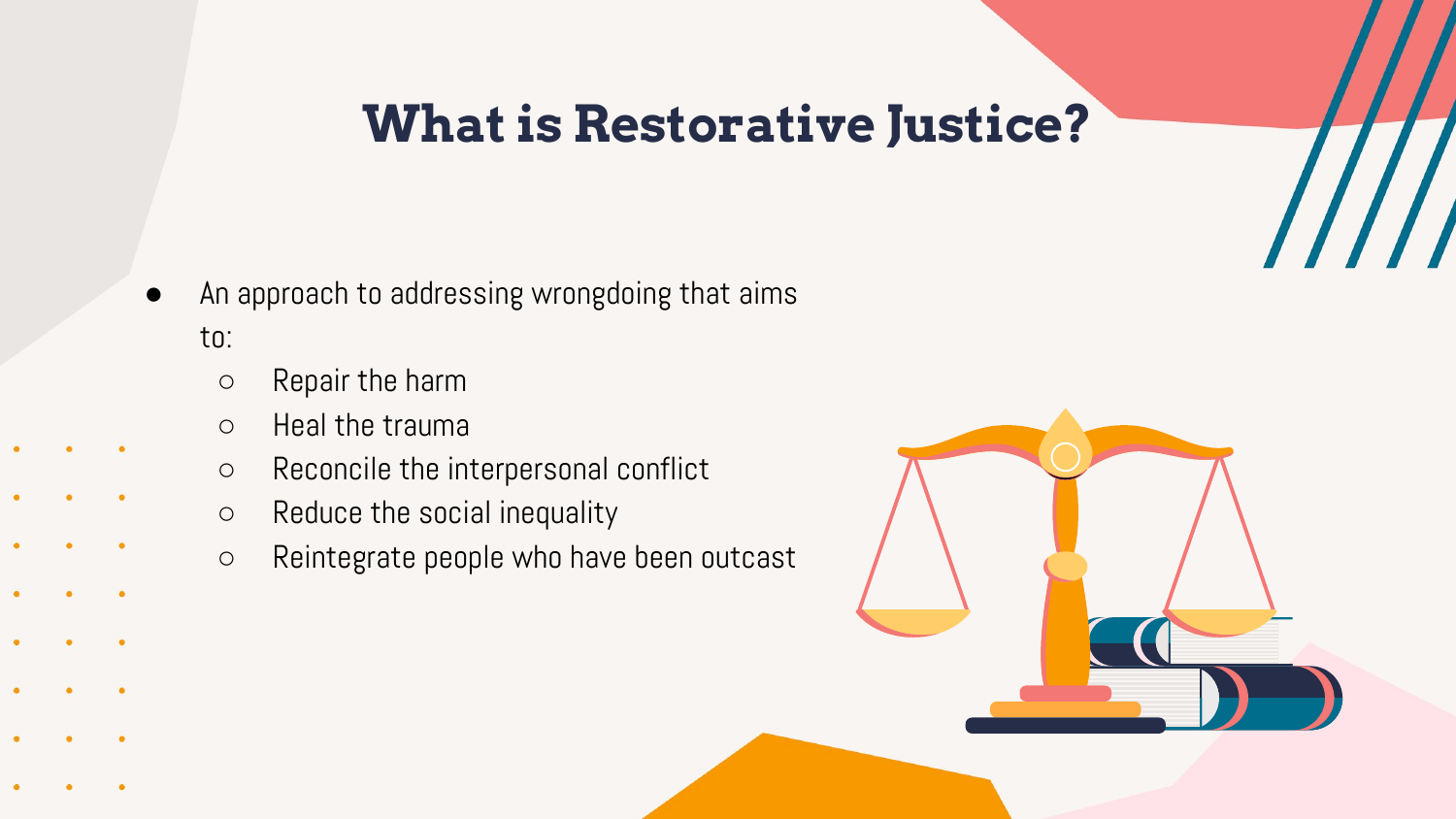### **Why consider RJ as an alternative resolution option?**

- A variety of socio-cultural variables can affect a student's willingness to utilize a formal complaint process
	- Everything Kristin just covered!
- Able to be tailored to meet harmed parties' needs and community needs
	- "I want [them] to know what [they] did, but I don't want to ruin [their] lives."
- Can work to address the ripple effects of the harm
- An RJ approach would allow for continued work with respondents well beyond the end of a conduct process
- Ability to include broader identity representation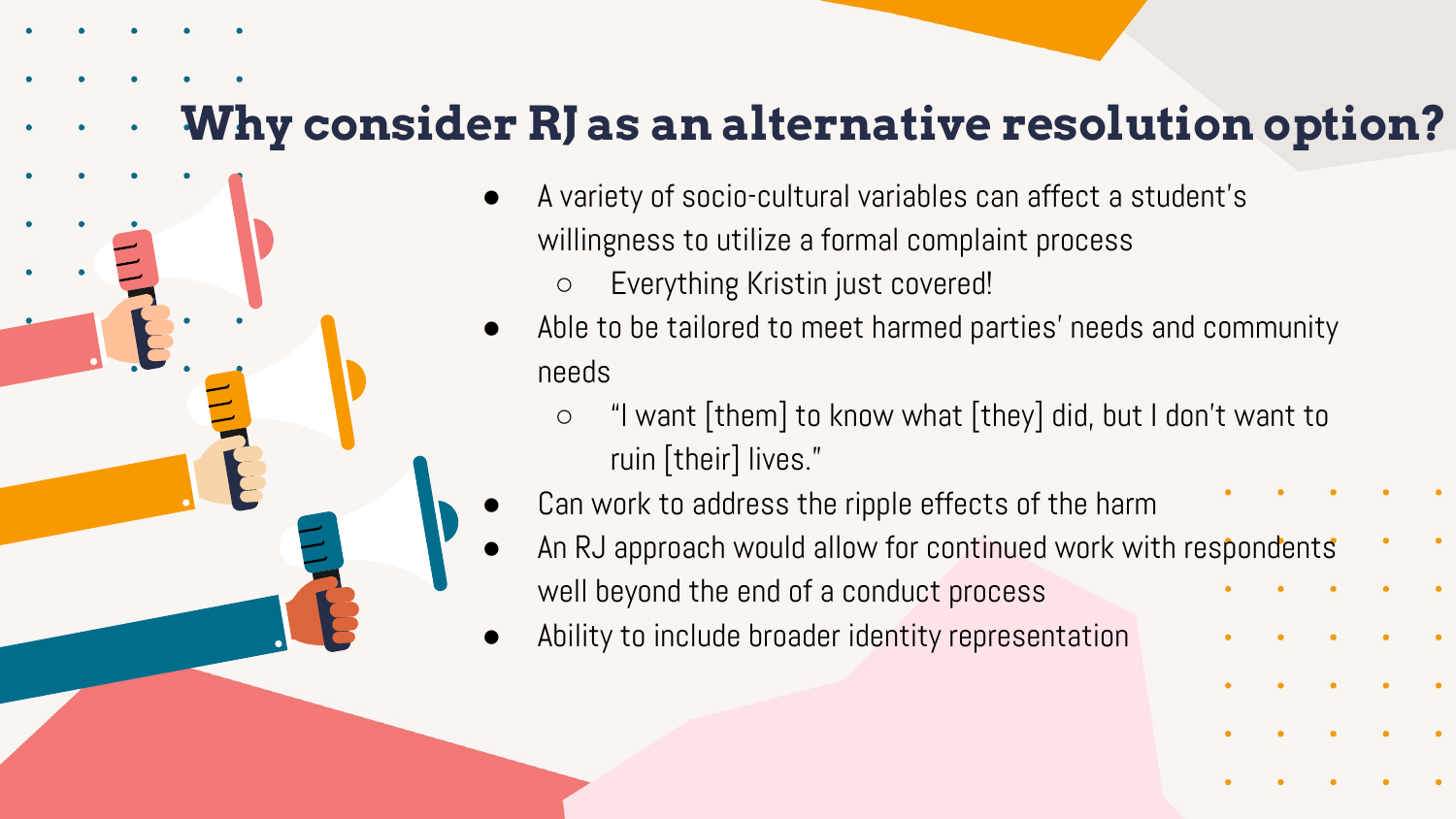## **What can RJ look like?**

### **Dialogues**

Circles, conferences, facilitated dialogues, shuttle negotiations

### "Closure"

Apology letters, impact letters, ability to ask specific questions

### Prevention Work

Community building and circle work on bystander intervention, consent, healthy relationships, hook up culture

### Education

////////

Consent workshop, healthy relationships education, red flags workshop, AOD education

### Restrictions

Contact restrictions, not attending campus events, not participating in certain student orgs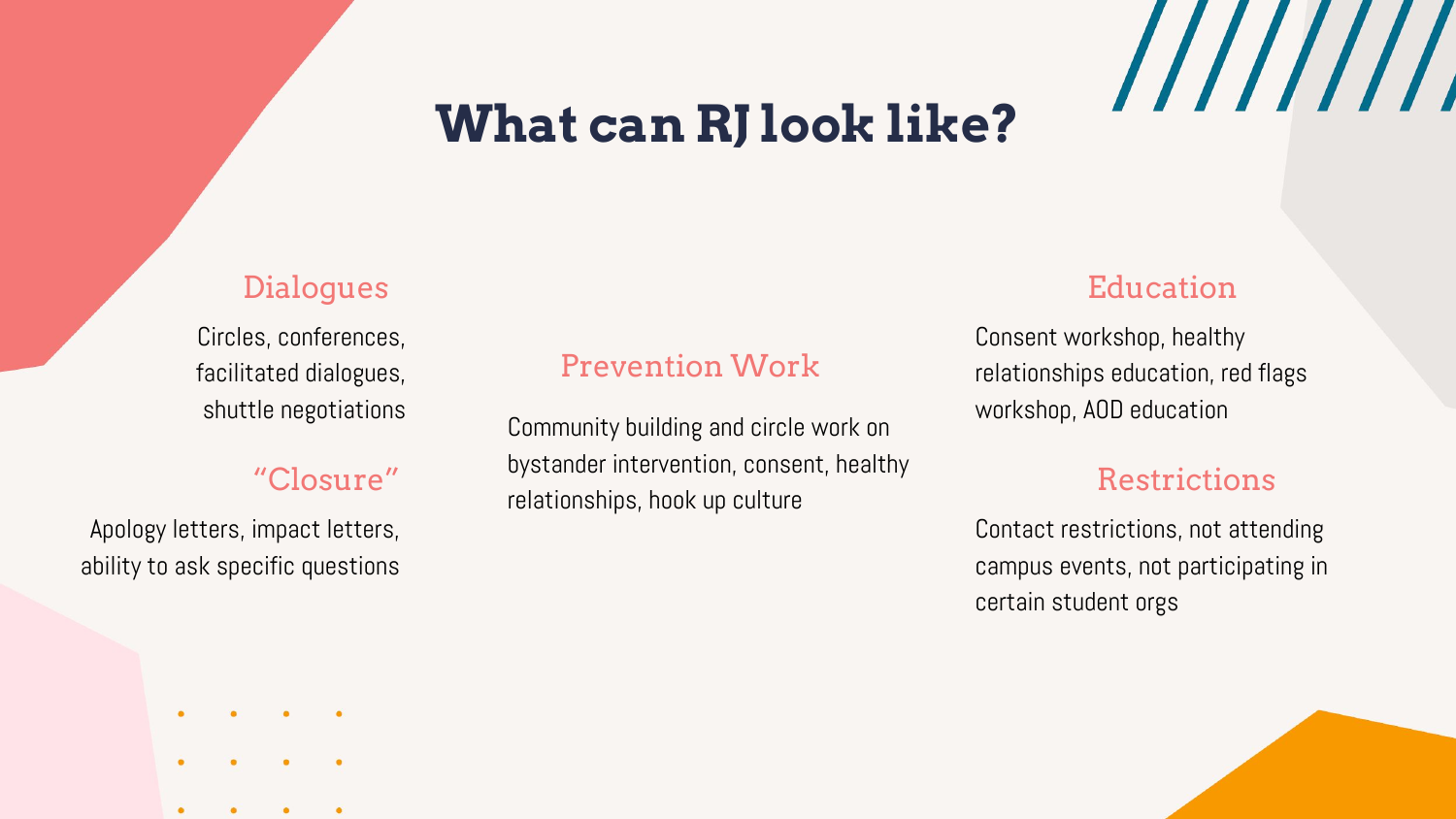

- Josh will talk about the legal challenges and risks to consider when adopting an RJ approach.
- A LOT OF PRE-WORK REQUIRED
- Not every matter is right for RJ
- Requires intentionality, which can lead to long timeframes
- RJ gives respondents an "easy out"
- How can respondents acknowledge harm?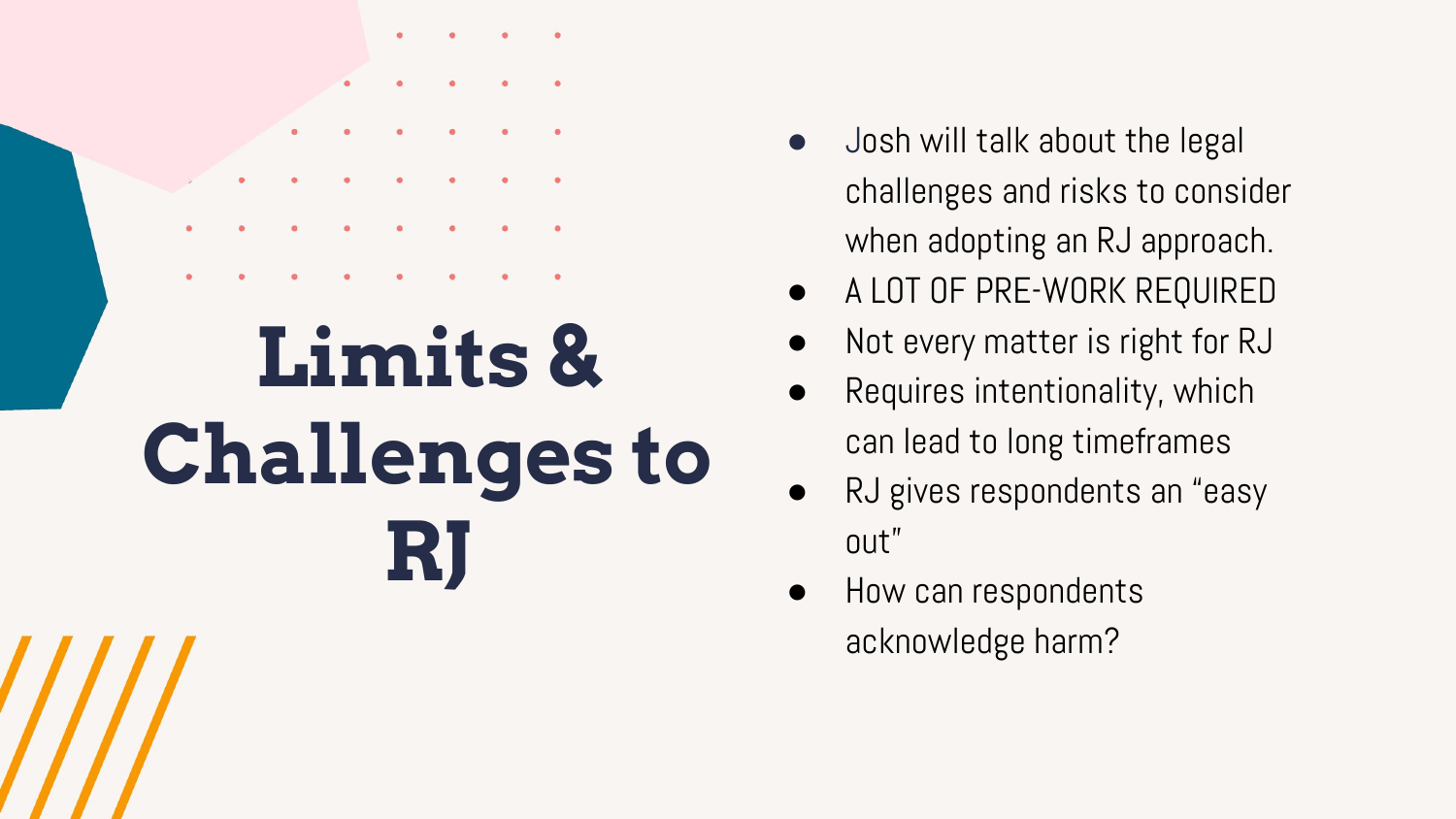## **Considerations When Creating an RJ Program**

- Is your campus ready?
	- What does accountability look like to your community?
- Can you introduce RJ practices outside of the conduct arena?
	- Community conversations (circle-work)
- Build the bench first.
	- Internal partners
	- External partners/organizations
- This is not a one-size-fits-all process.
- How will RJ alternative resolutions fit into your existing Title IX process?
	- How do your policies and procedures have to be revised?
- Is there certain conduct that you will not consider an RJ approach?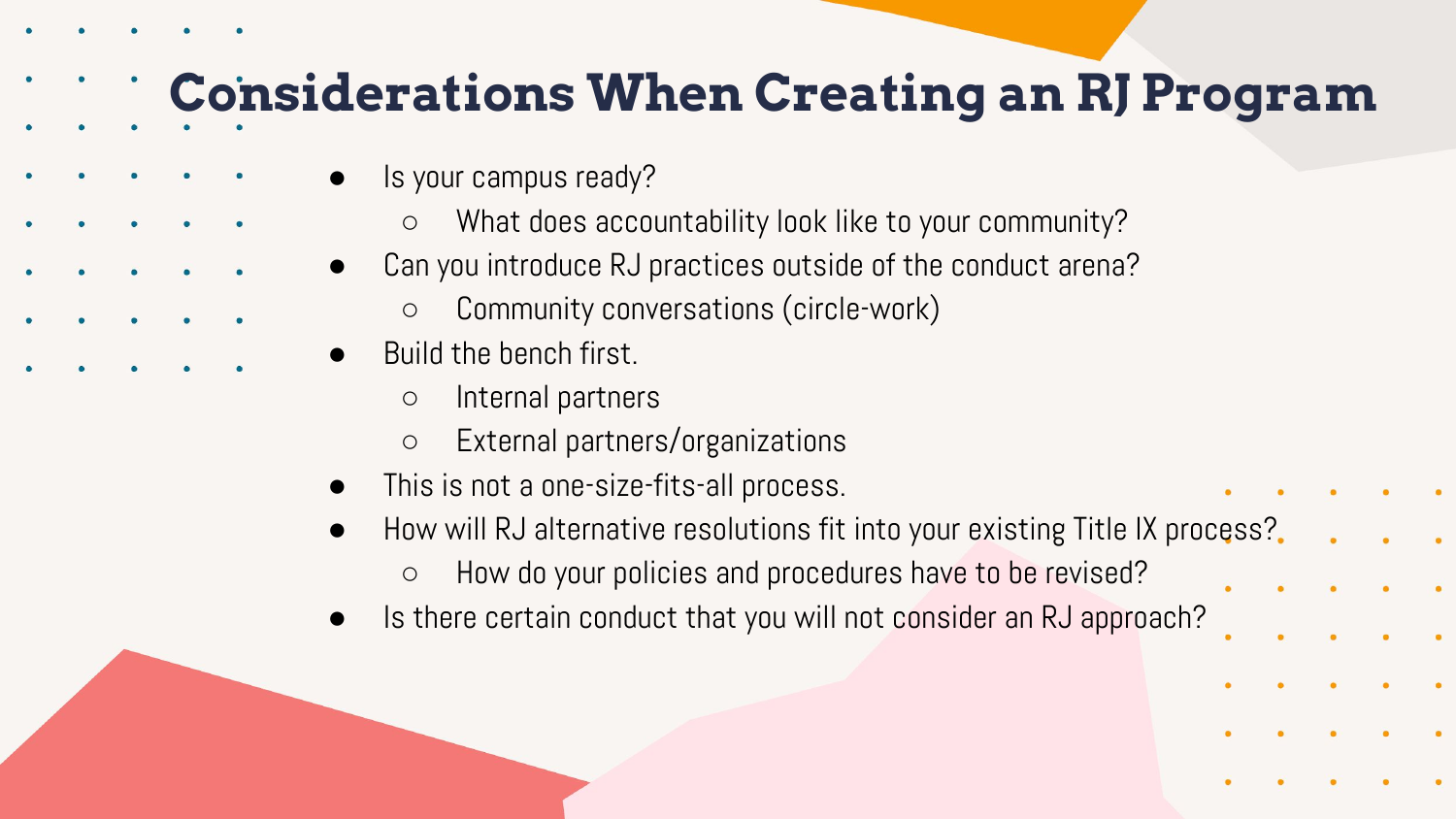### **Resources**

### WEBSITES

- Campus PRISM: [https://www.sandiego.edu/soles/restorative-ju](https://www.sandiego.edu/soles/restorative-justice/campus-prism.php) [stice/campus-prism.php](https://www.sandiego.edu/soles/restorative-justice/campus-prism.php)
- The College of NJ Alternative Resolution: <https://titleix.tcnj.edu/alternative-resolution/>
- TransformHarm.org:

<https://transformharm.org/restorative-justice/>

### ARTICLES

[Restorative Justice Approaches to the Informal Resolution of](https://jcul.law.rutgers.edu/volume-45-2/)  Student Sexual Misconduct. [Journal of College and University Law.](https://jcul.law.rutgers.edu/volume-45-2/) [2020.](https://jcul.law.rutgers.edu/volume-45-2/)

[Five Things Student Affairs Administrators Should Know About](https://www.naspa.org/report/five-things-student-affairs-administrators-should-know-about-restorative-justice-and-campus-sexual-harm1)  [Restorative Justice and Campus Sexual Harm.](https://www.naspa.org/report/five-things-student-affairs-administrators-should-know-about-restorative-justice-and-campus-sexual-harm1) NASPA. 2020. (This is free, but you will need to go through the "checkout" to download it.)

[Campus PRISM Project Briefing Paper:](https://www.sandiego.edu/soles/documents/center-restorative-justice/Comment-Title-IX-Changes-20192.pdf) Comment Submitted to [Department of Education on Changes to Title IX.](https://www.sandiego.edu/soles/documents/center-restorative-justice/Comment-Title-IX-Changes-20192.pdf) January 2019.

[Campus PRISM Project Briefing Paper:](https://www.sandiego.edu/soles/documents/center-restorative-justice/Next-Steps-for-RJ-Campus-PRISM.pdf) Next Steps for a Restorative [Justice Approach to Campus-Based Sexual and Gender-Based](https://www.sandiego.edu/soles/documents/center-restorative-justice/Next-Steps-for-RJ-Campus-PRISM.pdf)  [Harassment, Including Sexual Violence.](https://www.sandiego.edu/soles/documents/center-restorative-justice/Next-Steps-for-RJ-Campus-PRISM.pdf) December 2017.

[Campus PRISM Project Briefing Paper:](https://www.sandiego.edu/soles/documents/center-restorative-justice/RJ-vs-Mediation-Brief4.pdf) Distinguishing Campus [Restorative Justice from Mediation.](https://www.sandiego.edu/soles/documents/center-restorative-justice/RJ-vs-Mediation-Brief4.pdf) August 2016.

Campus PRISM Report: Promoting Restorative Initiatives for Sexual [Misconduct on College Campuses.](https://www.sandiego.edu/soles/documents/center-restorative-justice/Campus_PRISM__Report_2016.pdf) April 2016.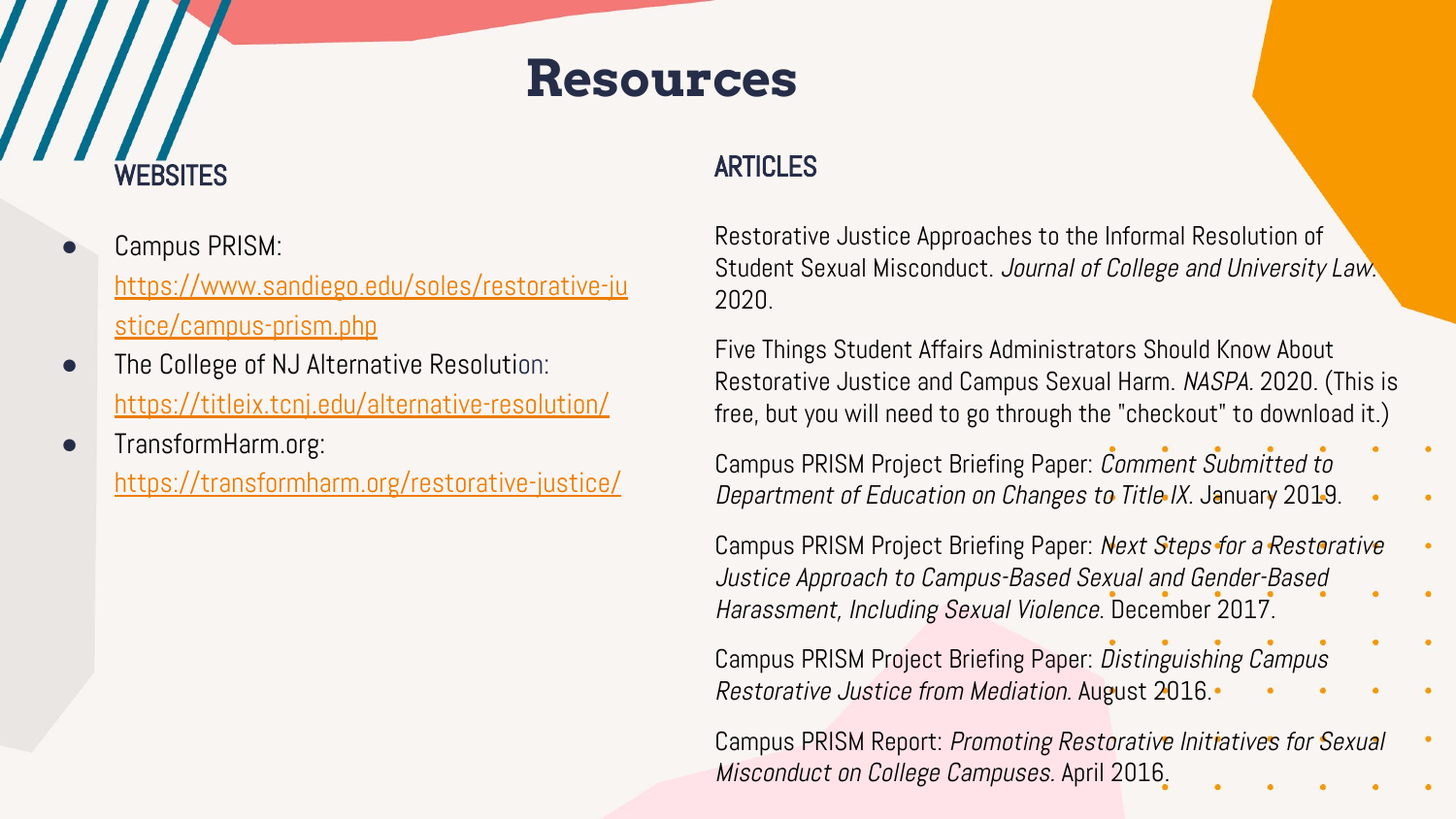- 
- 
- 
- 
- 

**Legal Framework**

- Threshold Determinations
- Impact of May 2020 Final(ish) Rule
- Anticipated Changes Under New DOE
- Generally Applicable Risks and Benefits

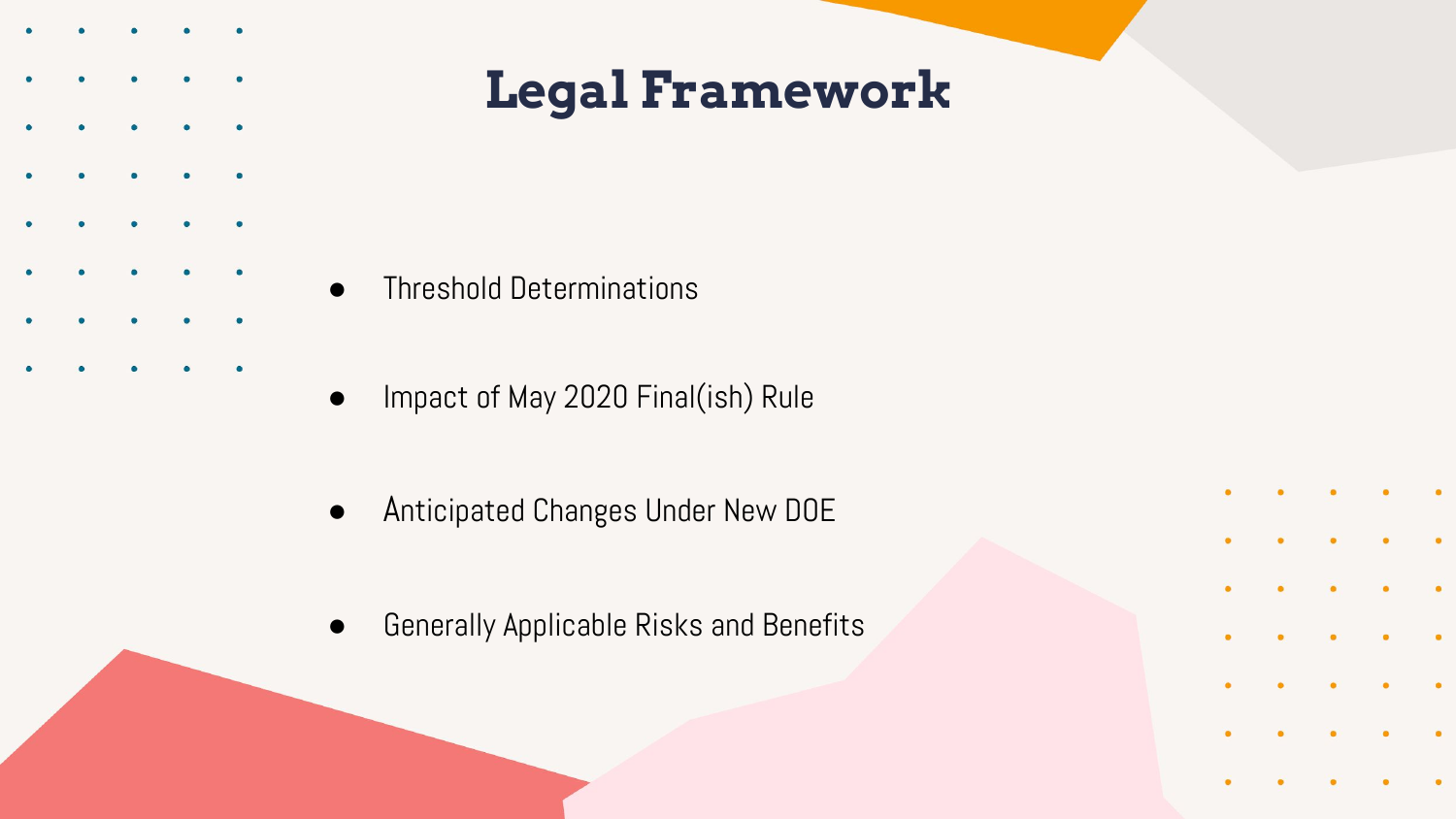- 
- 
- 
- 
- 
- 
- 
- 

# **Threshold Determinations**

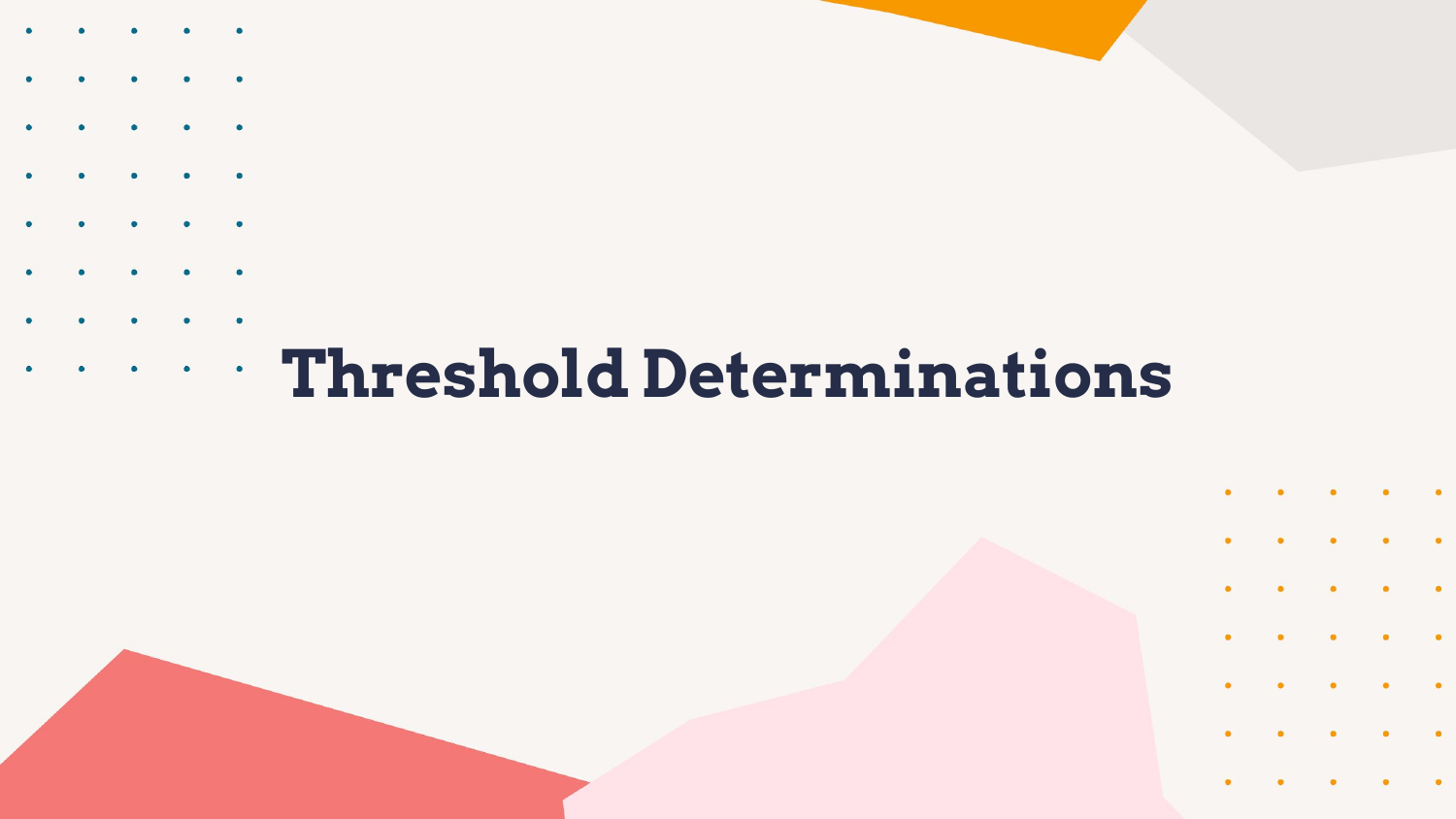# **Legal Framework and Threshold Determinations**

- Restorative justice efforts necessarily tethered to and shaped by institutional policies and procedures
	- Relevant policies and procedures relevant shaped by **frequently shifting** Title IX
	- regulation
		- **●** Threshold Determination: Subject to Title IX Sexual Harassment Grievance Procedures?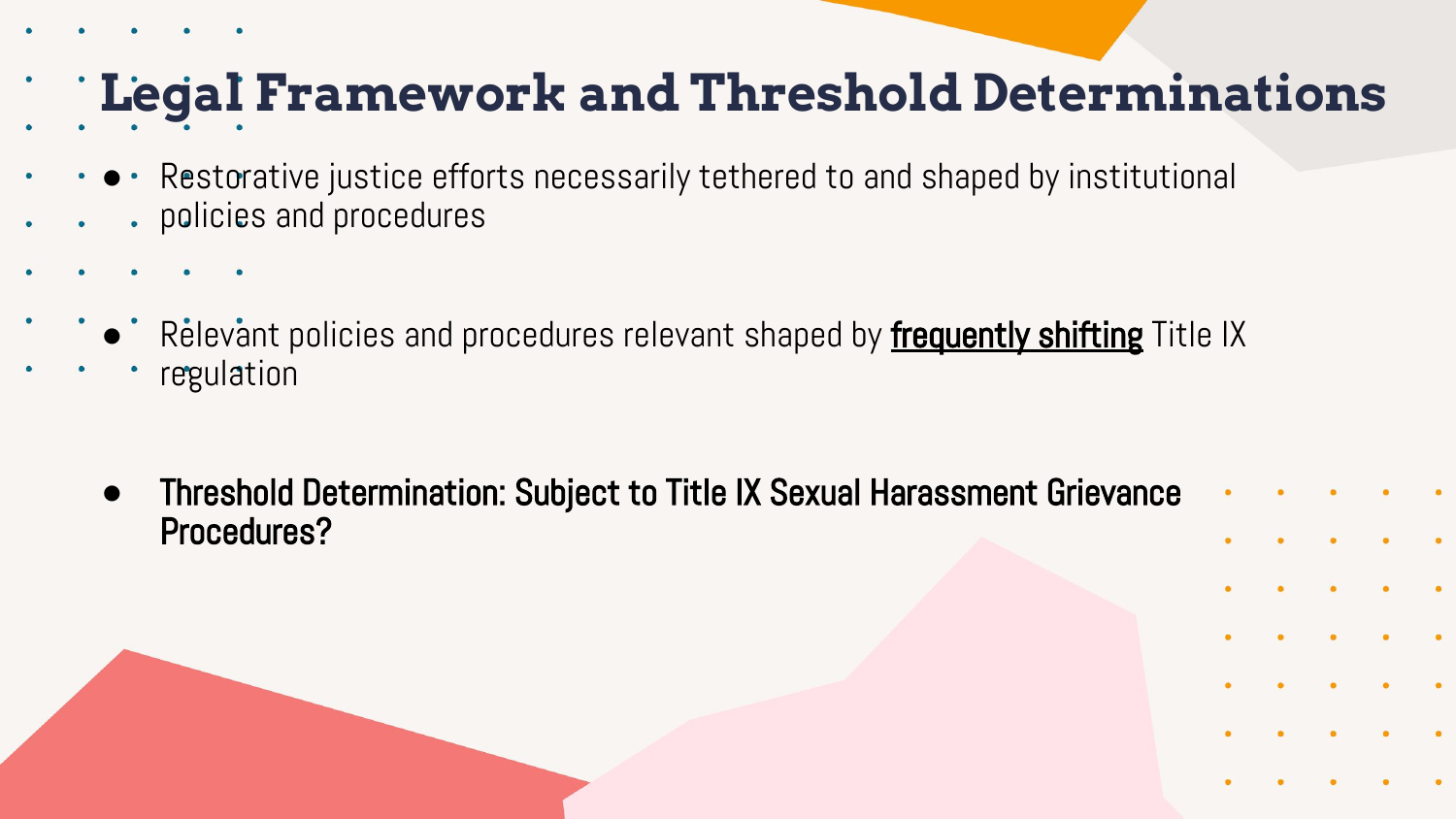- 
- 
- 
- 
- 
- 
- 
- 

### **Impact of May 2020 Final(ish) Rule**  $\bullet$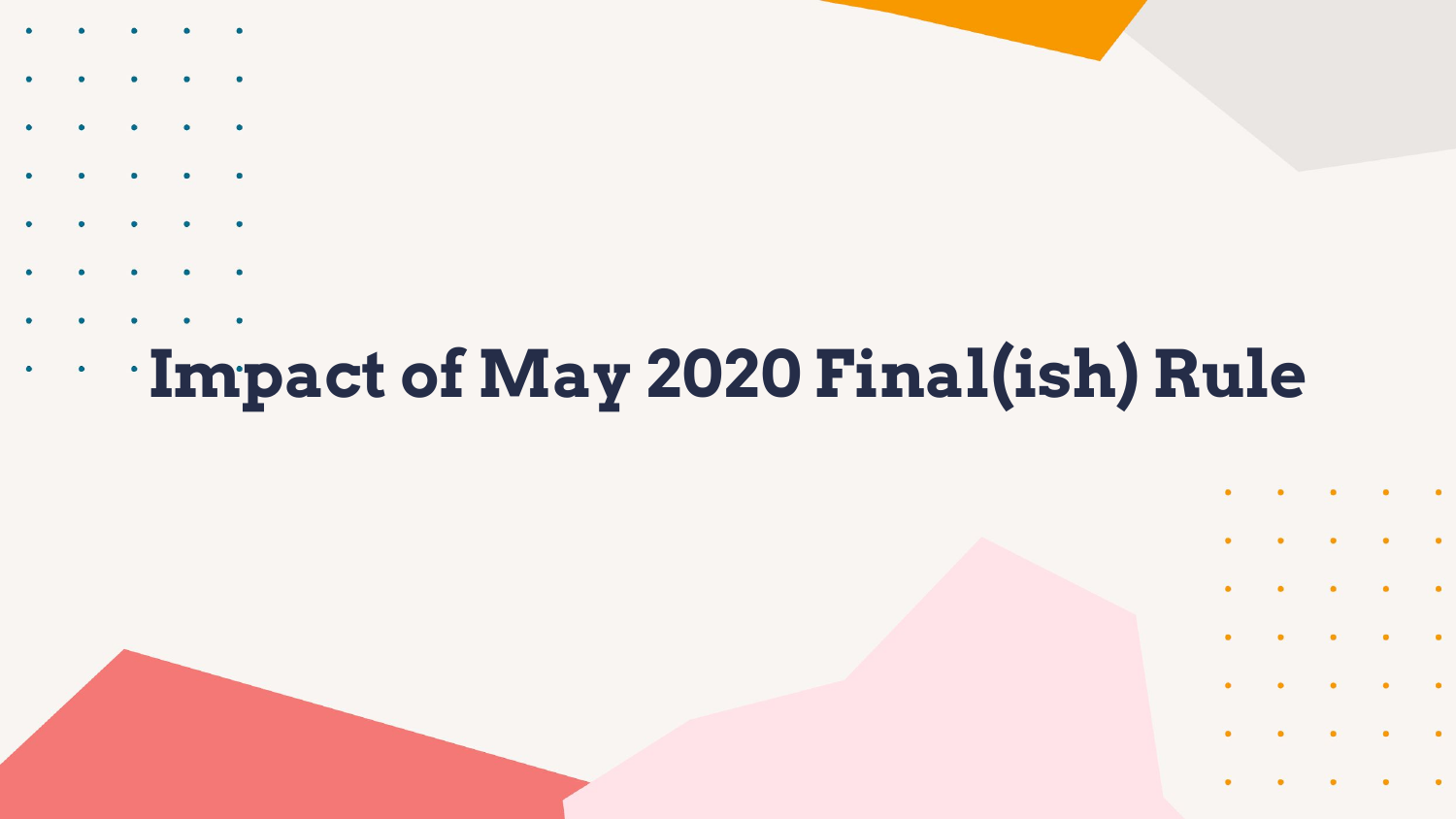# **Legal Framework: Impact of May 2020 Final(ish) Rule**

- Narrowed scope and formalized procedures within the scope
- DOE/OCR hands-off outside the scope
- Within the scope, specific requirements/limitations around "informal resolution" *(informal only in*)
- $\cdot$ part)
	- $\bullet$   $\circ$   $\bullet$  "Informal resolution" not explicitly defined
		- Broad range of strategies available, including mediation, arbitration, and restorative justice
		- Facilitators must be free from conflicts of interest and bias and trained to serve impartially
		- Can only be offered once a Formal Complaint has been filed and
		- All parties must voluntarily elect to participate and provide written consent
		- Must provide parties with a written disclosure, including the parties' right to withdraw from informal resolution at any time
		- May result in disciplinary/punitive measures agreed to by Respondent
		- NOT available to resolve allegations of sexual misconduct between an employee and student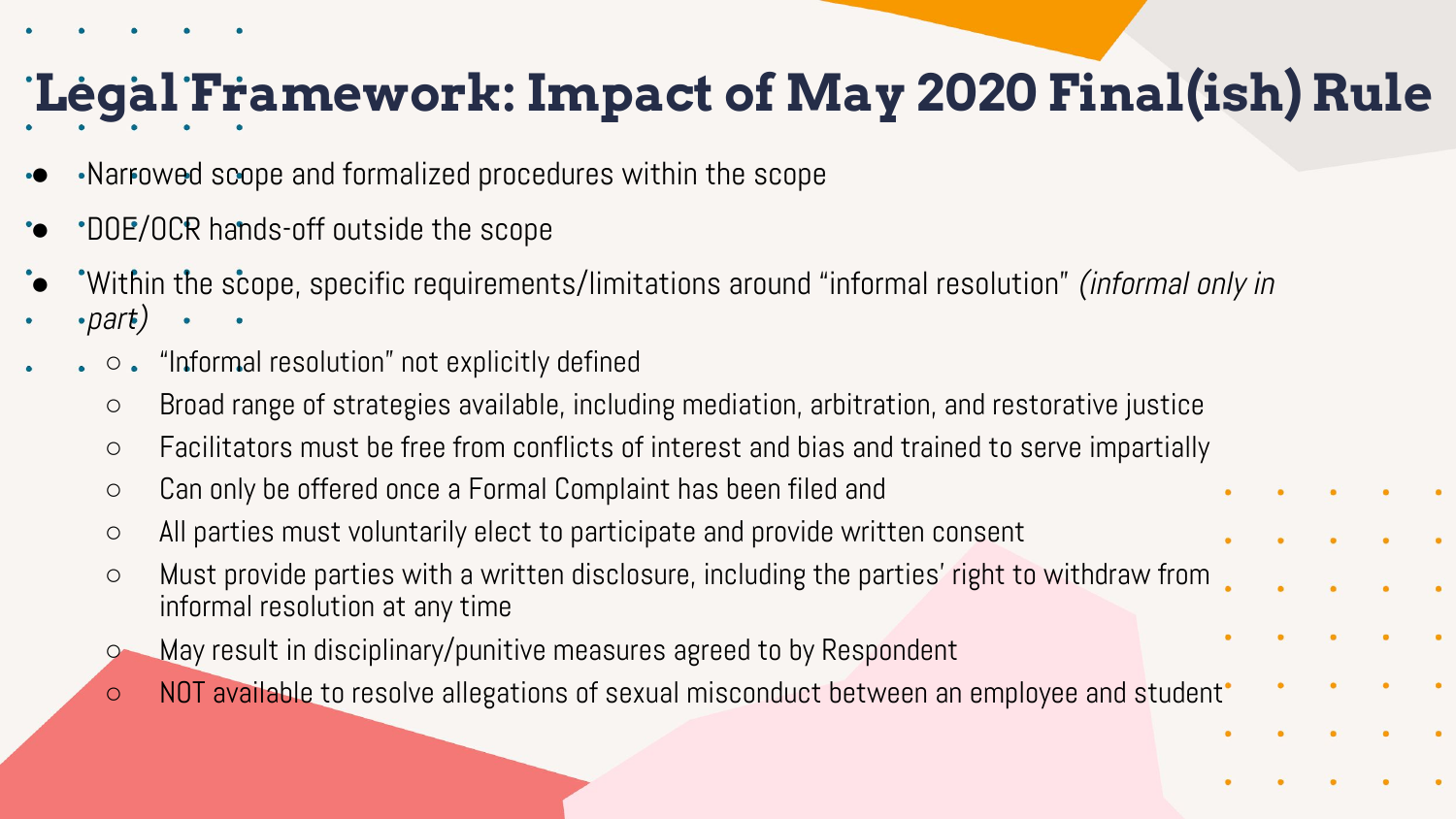

### **Restorative Justice**

" With respect to the implications of restorative justice and the recipient reaching a determination regarding responsibility, the Department acknowledges that generally a critical feature of restorative justice is that the respondent admits responsibility at the start of the process. However, this admission of responsibility does not necessarily mean the recipient has also reached that determination, and participation in restorative justice as a type of informal resolution must be a voluntary decision on the part of the respondent. Therefore, the language limiting the availability of an informal resolution process only to a time period before there is a determination of responsibility does not prevent a recipient from using the process of restorative justice under § 106.45(b)(9). . .Similarly, a recipient could use a restorative justice model after a determination of responsibility finds a respondent responsible; nothing in the final regulations dictates the form of disciplinary sanction a recipient may or must impose on a respondent. "

Title IX Preamble, 85 FR 30026, 30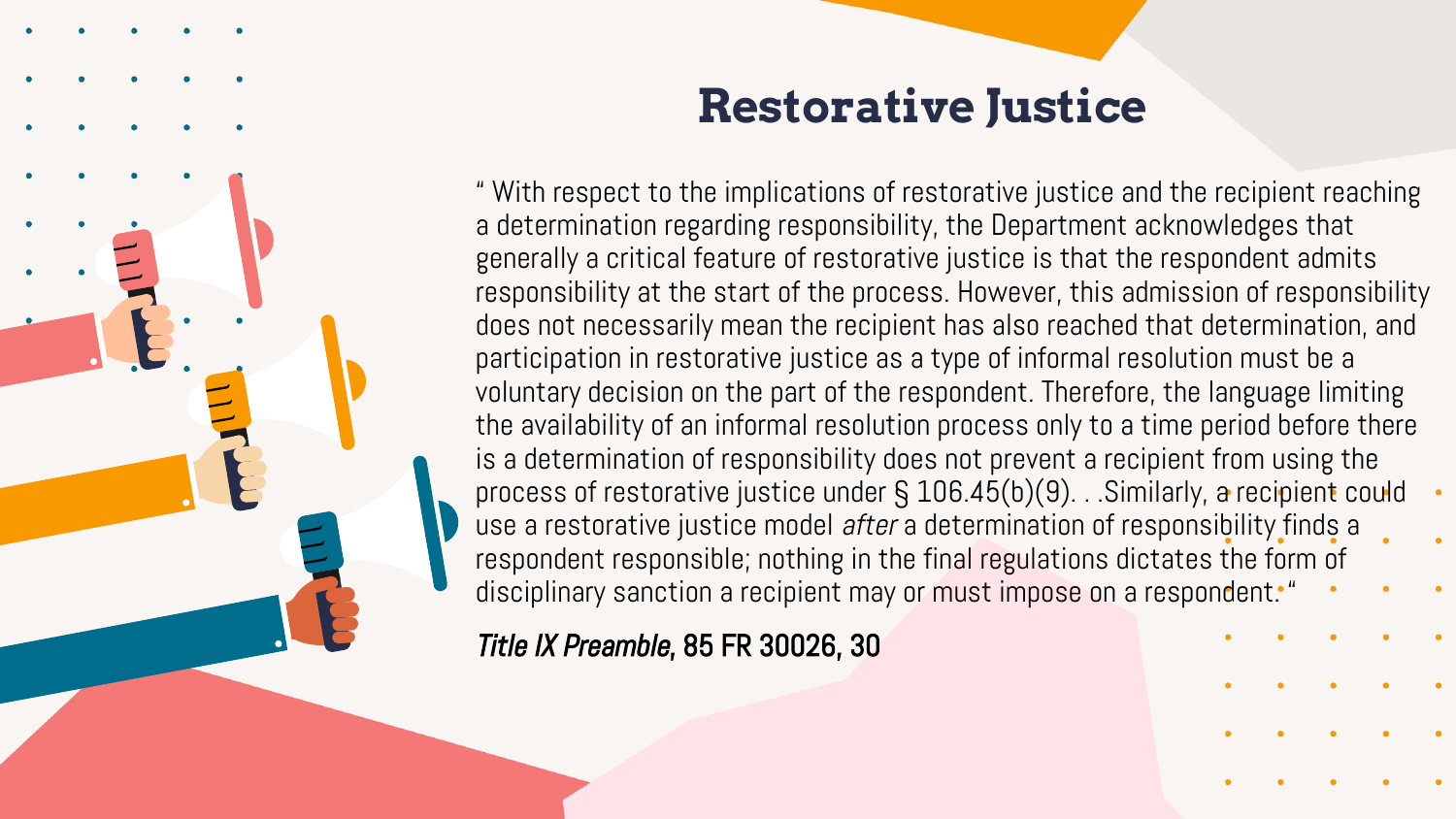- 
- 
- 
- 
- 
- 
- 
- 

### **Anticipated Changes Under New DOE**  $\bullet$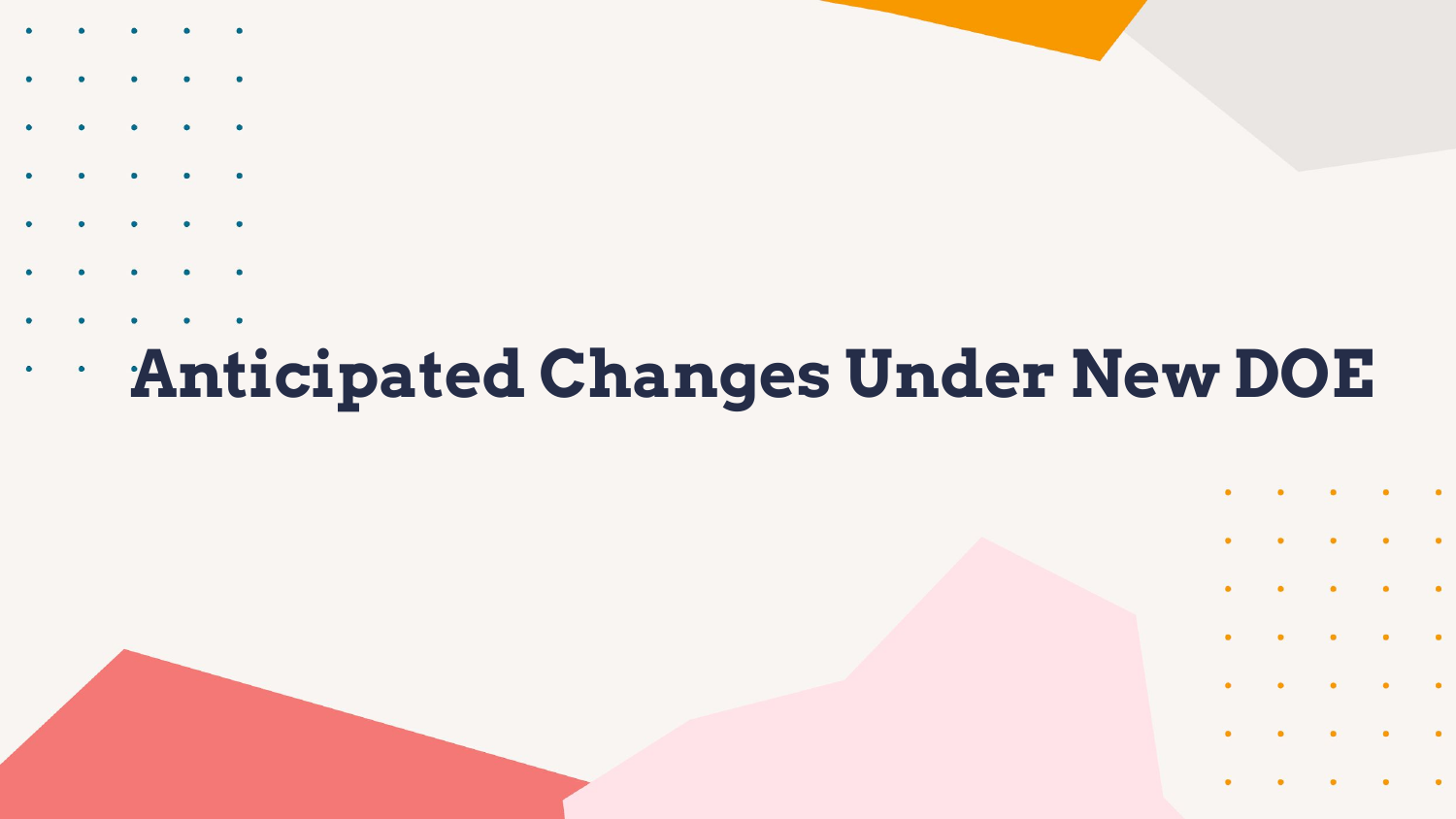### **Legal Framework: Anticipated Changes Under New DOE**

- $\degree$  Major changes definitely coming--likely in the form of re-expanded Title IX scope,
- removal of certain procedural requirements, etc.
- $\dot{\phantom{\{a}$  Major timing and procedural questions
- Uncertainty around amount and type of structure/guidance with regard to alternative resolution

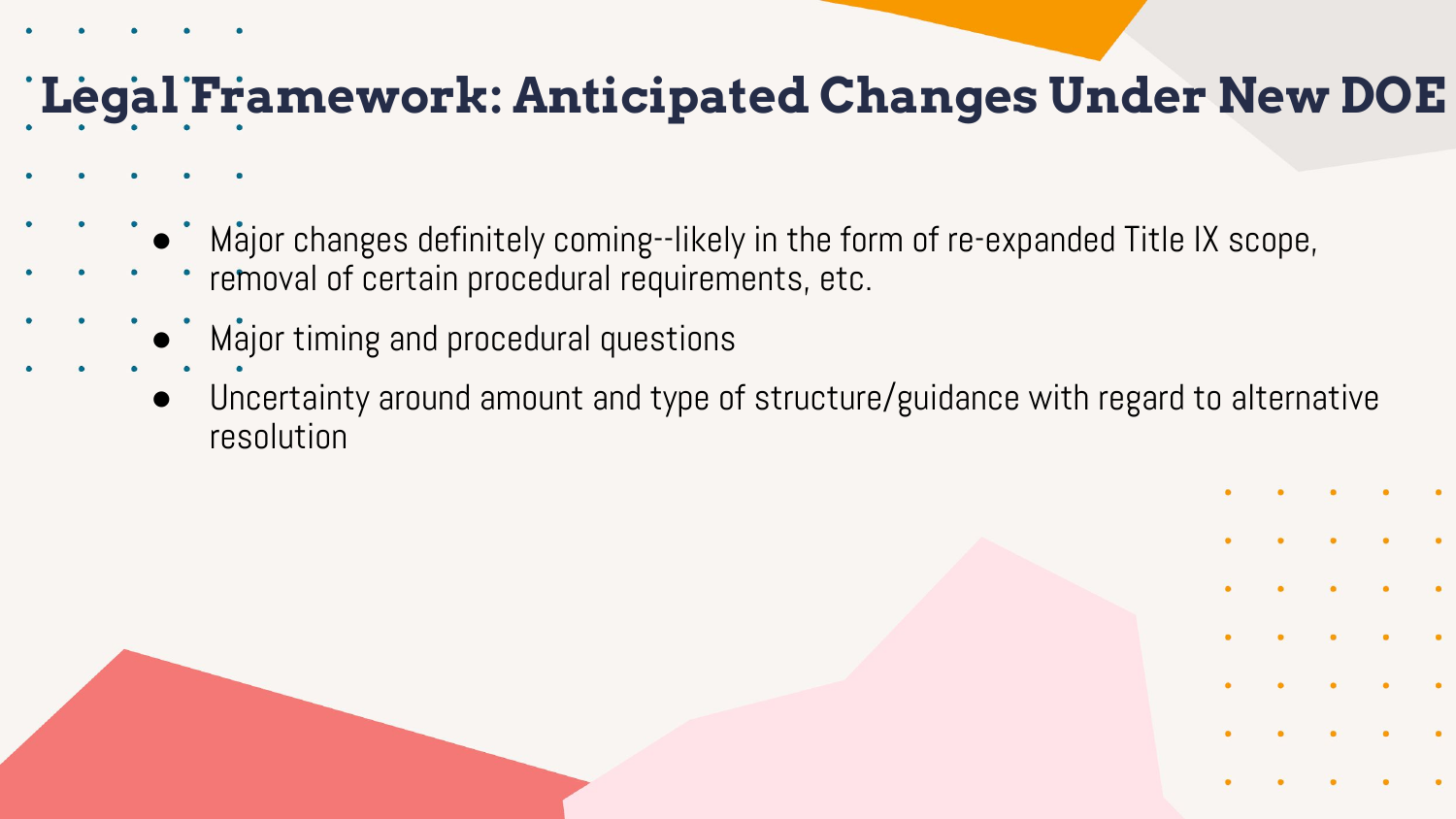- 
- 
- 
- 
- 
- 
- 
- 

# **Generally Applicable Risks and Benefits**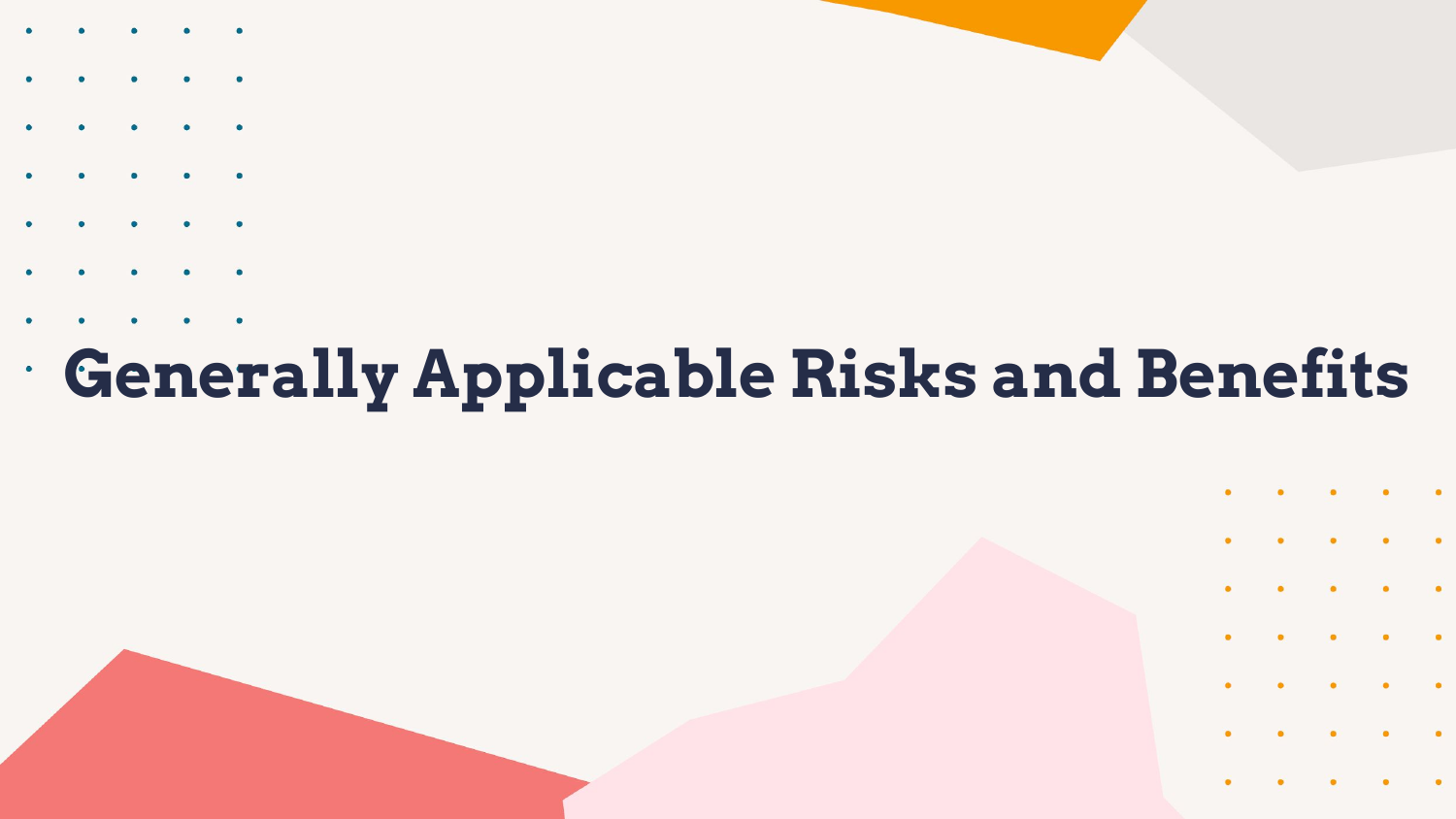# **Legal Framework: Generally Applicable Risks and Benefits**

- Documentation issues and implications (including potentially criminal)
- 
- Buyer's remorse
- 
- Consistency
- Potential litigation-related impact
- Resource savings and implications
- **Opportunity to innovate, lead, and transform (The barrier is the gate!)**